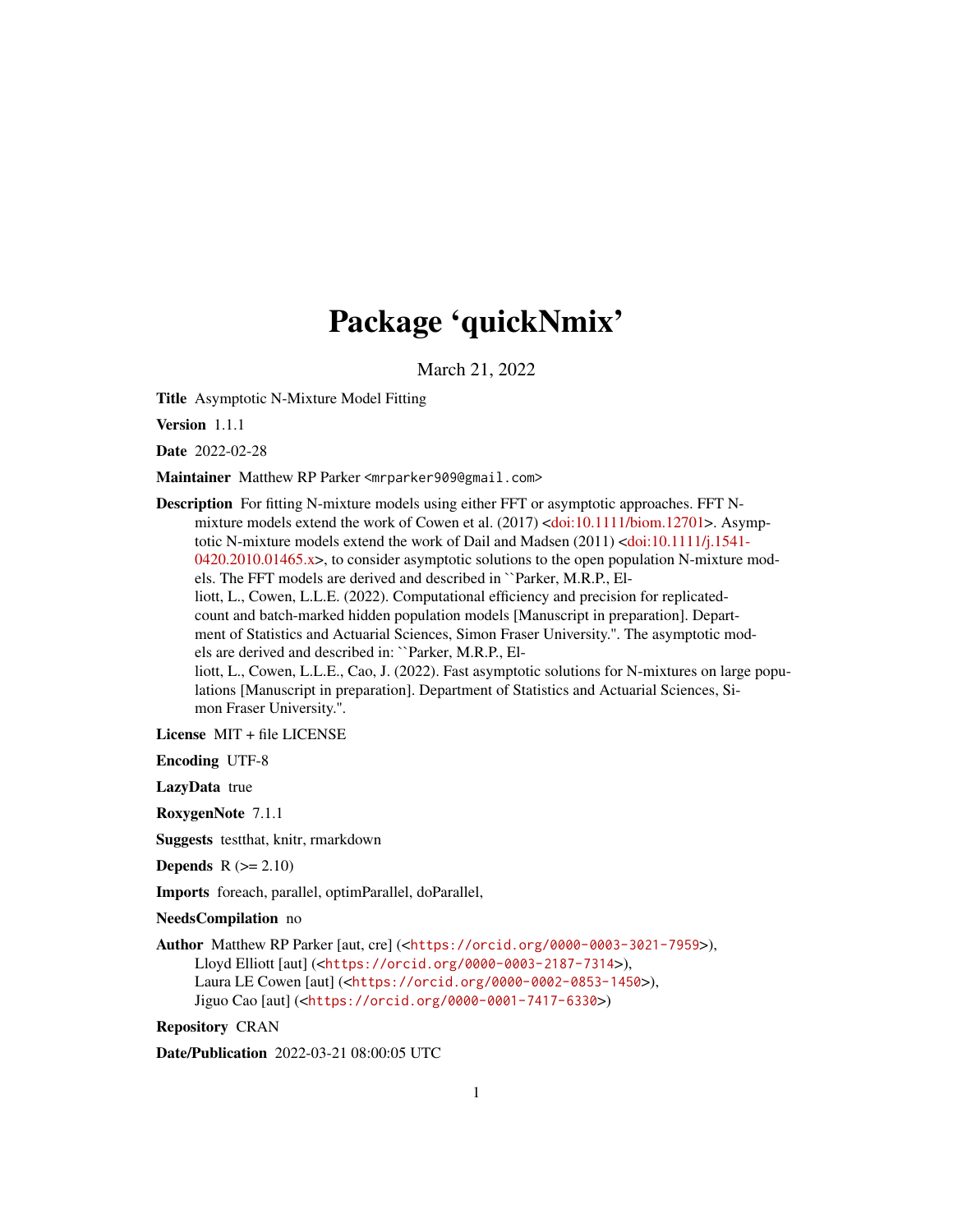### <span id="page-1-0"></span>R topics documented:

| Index | 17 |
|-------|----|

anmu *Ancient Murrelet Chick Counts*

### Description

Parker et al. (2020) include a data set collected by the Laskeek Bay Conservation Society on yearly Ancient Murrelet chick counts from the year 1990 to 2006. The data is collected for six sampling sites on East Limestone Island.

### Usage

anmu

### Format

A matrix with 6 rows and 17 columns. Each row represents a sampling location, and each column represents a sampling occasion:

### Source

Parker et al. (2020) doi: [10.1007/s10651020004553](https://doi.org/10.1007/s10651-020-00455-3)

### References

Parker, M.R.P., Pattison, V. & Cowen, L.L.E. Estimating population abundance using counts from an auxiliary population. Environ Ecol Stat 27, 509–526 (2020). doi: [10.1007/s10651020004553](https://doi.org/10.1007/s10651-020-00455-3)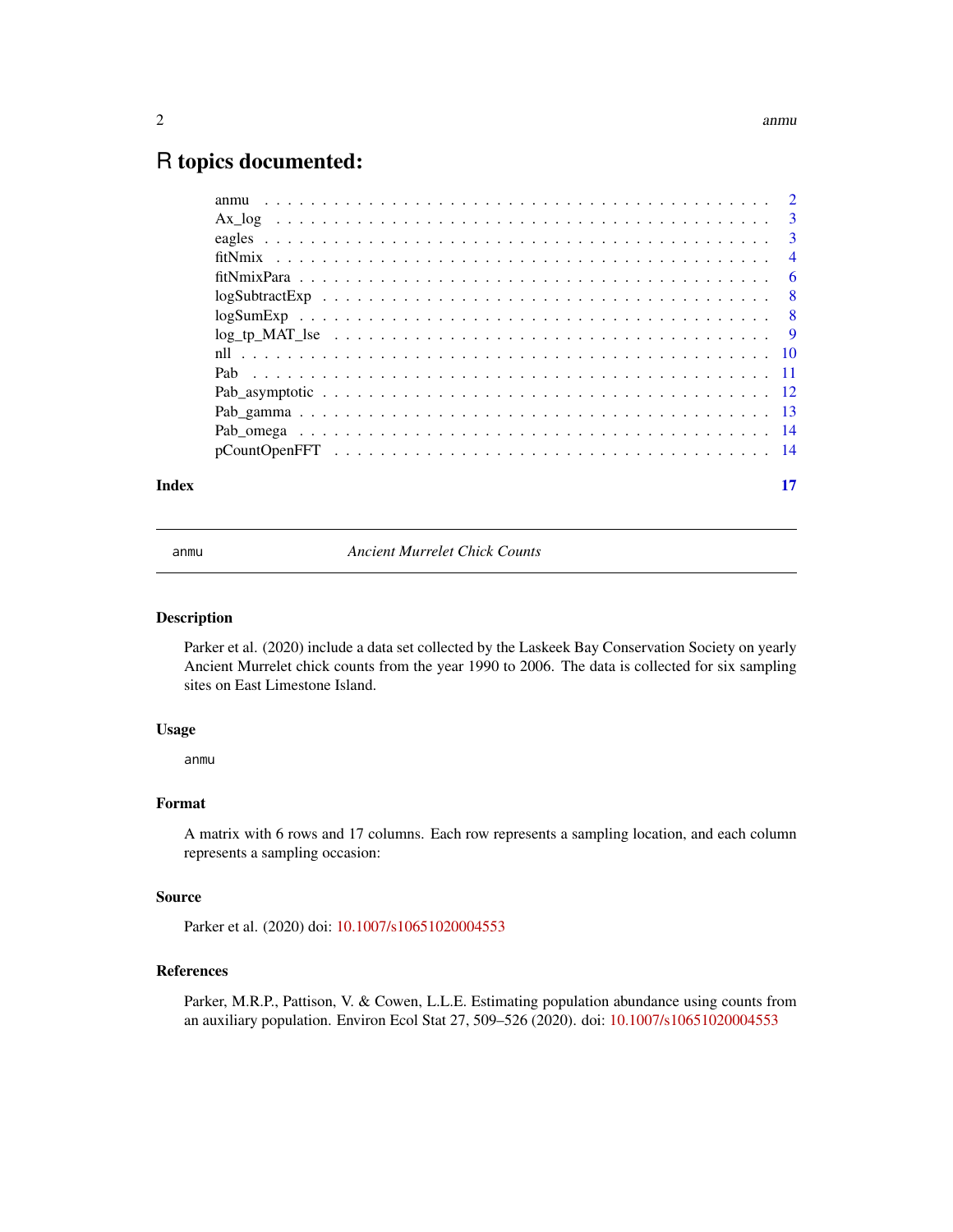<span id="page-2-0"></span>

### Description

FUNCTION\_DESCRIPTION

### Usage

Ax\_log(logA, logx)

### Arguments

| logA | PARAM DESCRIPTION |
|------|-------------------|
| logx | PARAM DESCRIPTION |

### Details

DETAILS

### Value

OUTPUT\_DESCRIPTION

### Examples

```
## Not run:
if(interactive()){
#EXAMPLE1
}
```
## End(Not run)

eagles *Golden Eagle Counts Data*

### Description

Golden Eagle counts for the years 1993 to 2020, collected by the Rocky Mountain Eagle Research Foundation (RMERF). Counts are made during the spring from April 1st until March 22nd each year. Data is available from Eaglewatch.ca.

### Usage

eagles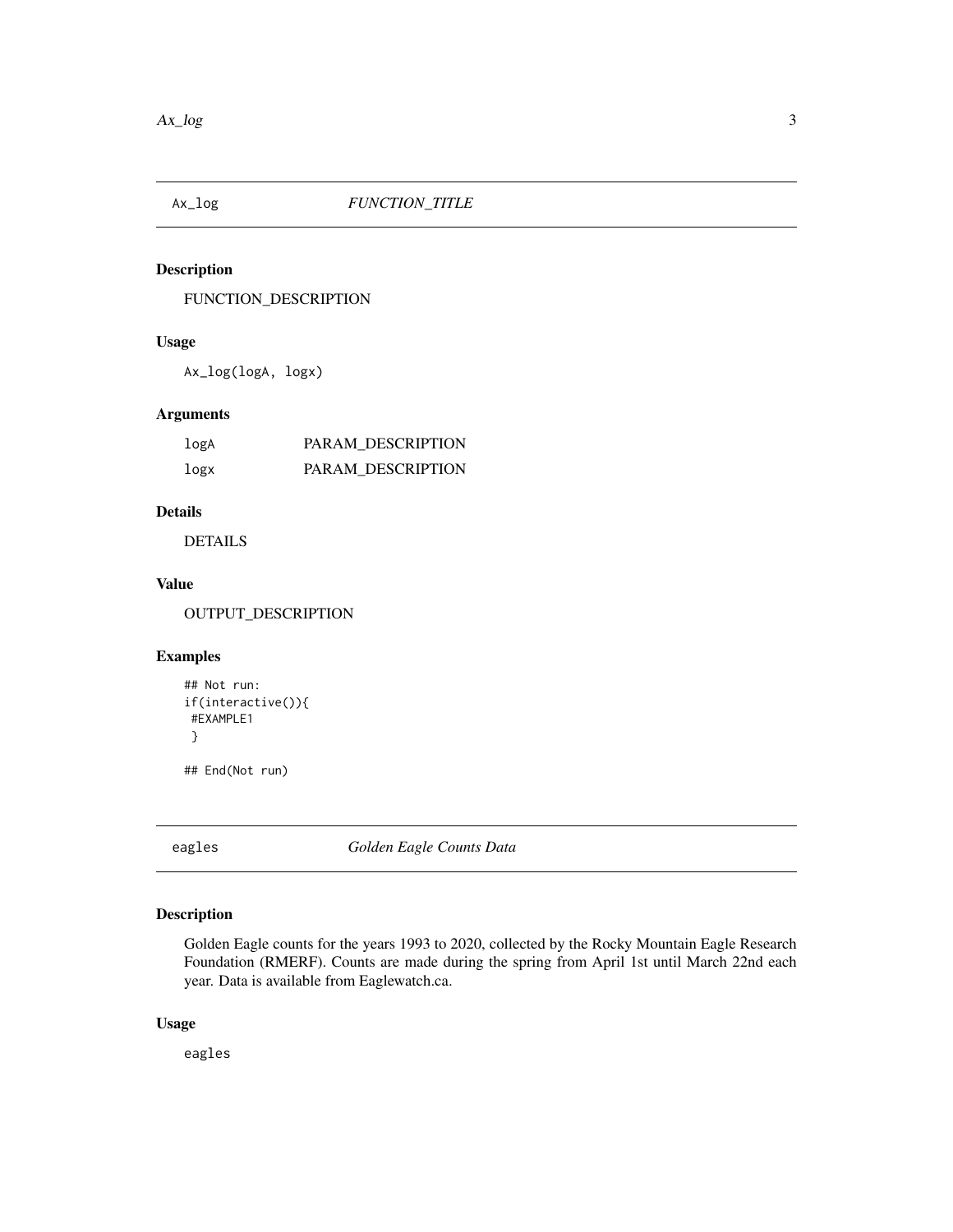### <span id="page-3-0"></span>Format

A data frame with 28 rows and 11 columns. Each row represents a spring observation period, and each column represents a variable:

Year observation year

Hours hours spent collecting observations

Eagles number of Golden Eagles observed

TotPrec total precipitation measured in mm

UniqueObservers number of principle observers who performed observations

- PeterSherrington\_Year indicator variable which is 1 for years in which Peter Sherrington was the most prevalent principle observer
- observerPC1 top 5 principal component scores calculated from the top twelve most prevalent principal observers
- observerPC2 top 5 principal component scores calculated from the top twelve most prevalent principal observers
- observerPC3 top 5 principal component scores calculated from the top twelve most prevalent principal observers
- observerPC4 top 5 principal component scores calculated from the top twelve most prevalent principal observers
- observerPC5 top 5 principal component scores calculated from the top twelve most prevalent principal observers

### Source

RMERF (2020) EagleWatch.ca

### References

Rocky Mountain Eagle Research Foundation (RMERF). EagleWatch.ca. (2020).

fitNmix *Fit Asymptotic N-mixture Model*

### Description

Fit an open population N-mixture model using the asymptotic approximation. The four parameters are mean initial site abundance lambda, mean recruitments gamma, survival probability omega, and probability of detection pdet. Parameters can be made to vary over sites and over times by including parameter covariates. Note that this function is essentially a wrapper for optim acting on the nll function.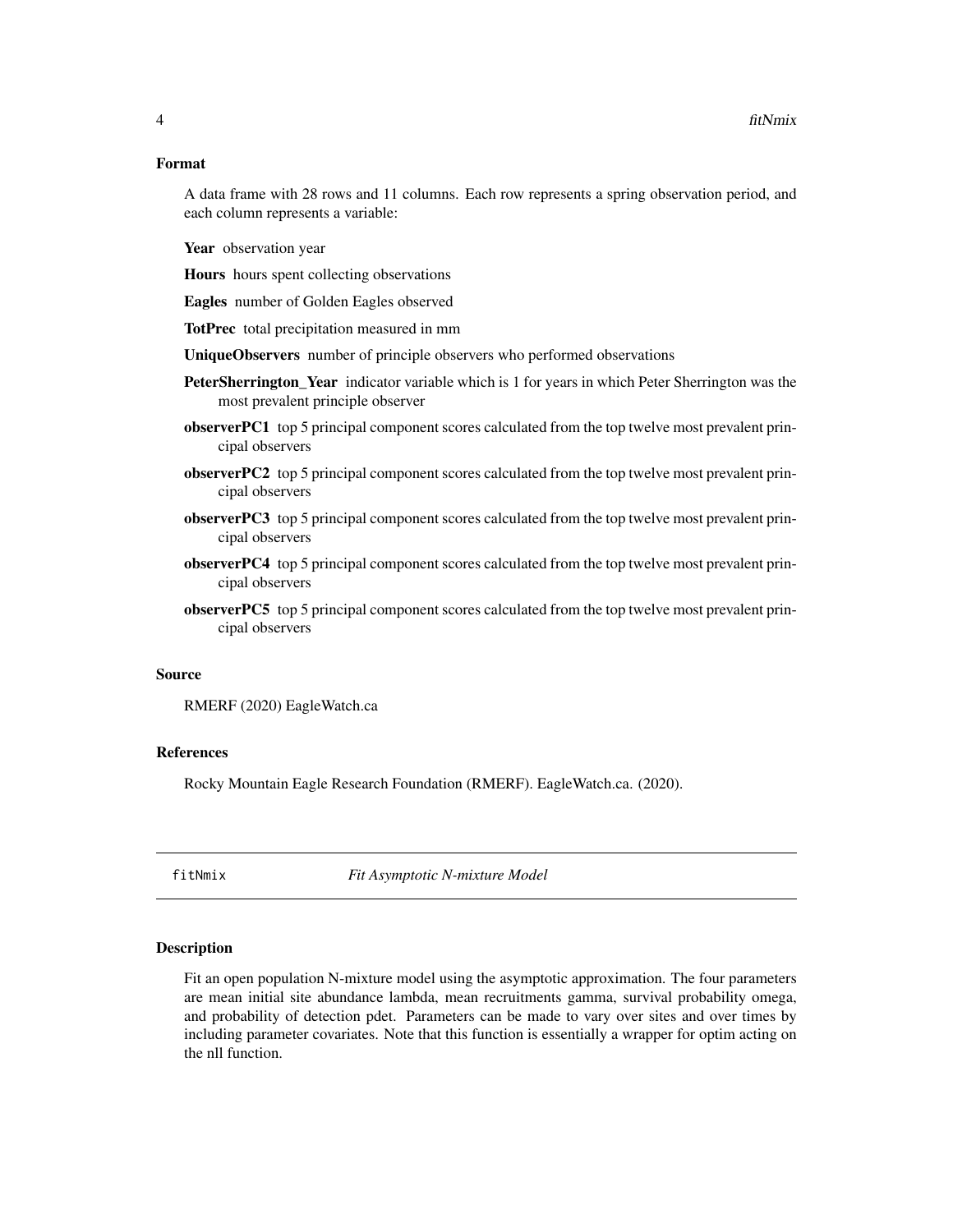### fitNmix 5

### Usage

```
fitNmix(
  nit,
  K = NULL,starts = NULL,
  l_s_c = NULL,g_{-}s_{-}c = NULL,g_t_c = NULL,o_S_c = NULL,o_t_c = NULL,p_{S_C} = NULL,p_t_c = NULL,SMALL_a_CORRECTION = FALSE,
  VERBOSE = FALSE,
  outfile = NULL,
  method = "BFGS",
  ...
\mathcal{L}
```
### Arguments

| nit                | Matrix of counts data. Rows represent sites, columns represent sampling occa-<br>sions. Note that if the data is a vector, then it will be converted to a matrix with<br>a single row.                                                                                                                                                                                     |
|--------------------|----------------------------------------------------------------------------------------------------------------------------------------------------------------------------------------------------------------------------------------------------------------------------------------------------------------------------------------------------------------------------|
| K                  | Upper bound on summations in the likelihood function. K should be chosen<br>large enough that the negative log likelihood function is stable (unchanging as K<br>increases). If K=NULL, K=5*max(nit) will be used as default. Default: NULL                                                                                                                                |
| starts             | Either NULL for default starting values, or a vector of parameter values: c(log(lambda), log(gamma), log(gamma),<br>Note that the parameter vector will need to be longer by one for each param-<br>eter coefficient if covariate values are supplied. The order of coefficients is:<br>$c(lambda, l_s_c, gamma, g_s_c, g_t_c, m_{max, o_s_c, o_t_c, o_t_c, p_t_c, p_t_c)$ |
| $l_s_c$            | List of lambda site covariates, Default: NULL                                                                                                                                                                                                                                                                                                                              |
| $g_{S_C}$          | List of gamma site covariates, Default: NULL                                                                                                                                                                                                                                                                                                                               |
| $g_t_c$            | List of gamma time covariates, Default: NULL                                                                                                                                                                                                                                                                                                                               |
| $0_S_C$            | List of omega site covariates, Default: NULL                                                                                                                                                                                                                                                                                                                               |
| $o_t_c$            | List of omega time covariates, Default: NULL                                                                                                                                                                                                                                                                                                                               |
| $p_{S_C}$          | List of pdet site covariates, Default: NULL                                                                                                                                                                                                                                                                                                                                |
| $p_t_c$            | List of pdet time covariates, Default: NULL                                                                                                                                                                                                                                                                                                                                |
| SMALL_a_CORRECTION |                                                                                                                                                                                                                                                                                                                                                                            |
|                    | If TRUE will apply the small a correction when calculating the transition prob-<br>ability matrix, Default: FALSE                                                                                                                                                                                                                                                          |
| <b>VERBOSE</b>     | If TRUE, will print additional information during model fitting, Default: FALSE                                                                                                                                                                                                                                                                                            |
| outfile            | Location of csv file to write/append parameter values, can be used to checkpoint<br>long running model fits. Default: NULL                                                                                                                                                                                                                                                 |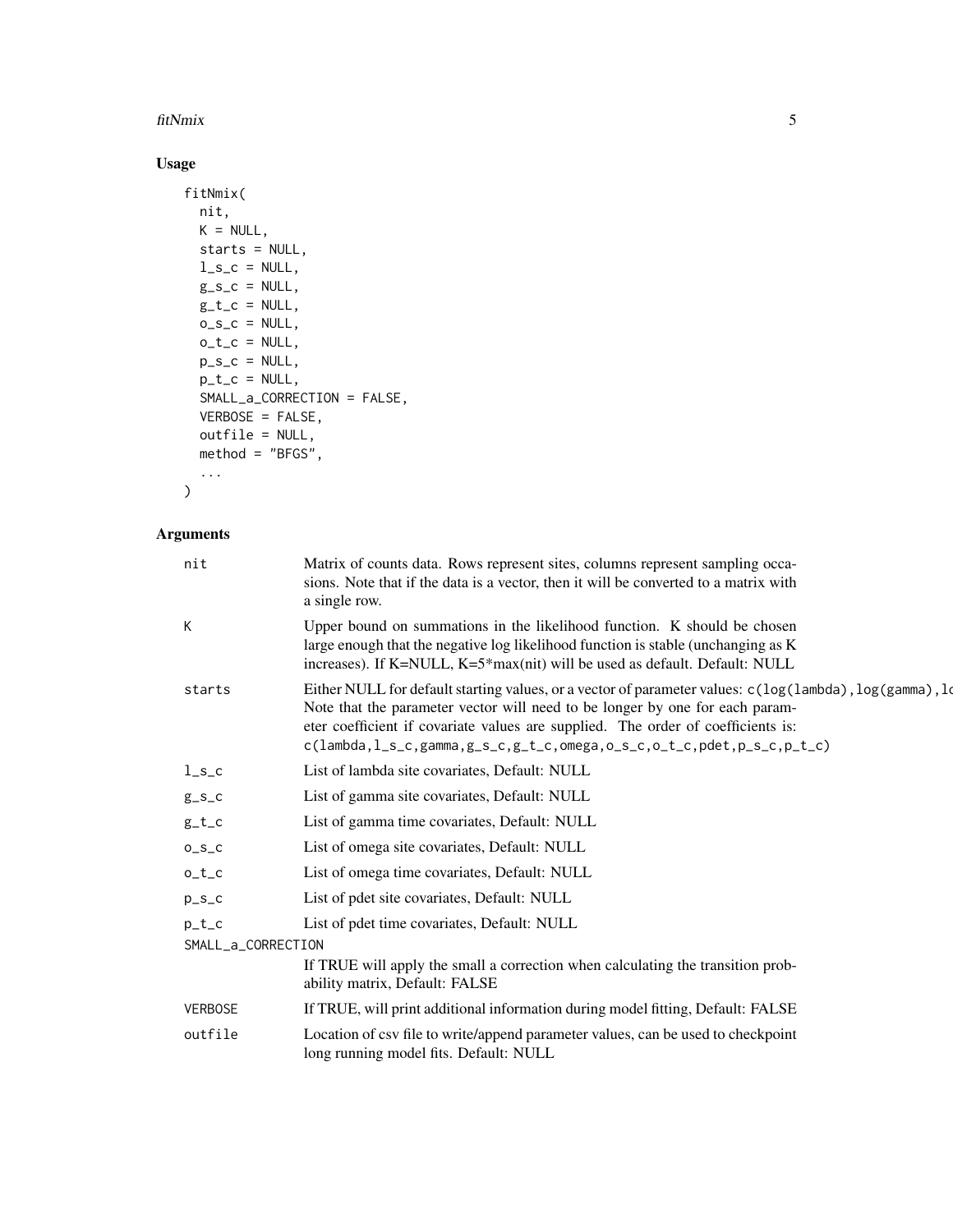<span id="page-5-0"></span>

| method                  | Optimization method, passed to optim function, options include: "BFGS", "Nelder-<br>Mead", "CG". Default: "BFGS"                  |
|-------------------------|-----------------------------------------------------------------------------------------------------------------------------------|
| $\cdot$ $\cdot$ $\cdot$ | Additional arguments passed to the optimization function optim. For example:<br>$control = list(trace=1, REPORT=1, reltol=1e-10)$ |

### Value

Returns the fitted model object.

### Examples

```
if (interactive()) {
nit = matrix(c(1,1,0,1,1), nrow=1) # observations for 1 site, 5 sampling occassions
model1 = fitNmix(nit, K=2) # fit the model with population upper bound K=2}
```
fitNmixPara *Fit Asymptotic N-mixture Model Using optimParallel*

### Description

Fit an open population N-mixture model using the asymptotic approximation. The four parameters are mean initial site abundance lambda, mean recruitments gamma, survival probability omega, and probability of detection pdet. Parameters can be made to vary over sites and over times by including parameter covariates. Note that this function is essentially a wrapper for optim acting on the nll function.

### Usage

```
fitNmixPara(
  cluster,
  nit,
  K = NULL,starts = NULL,
  l<sub>-S</sub><sub>-C</sub> = NULL,
  g_s_c = NULL,g_t_c = NULL,o_S_c = NULL,o_t_c = NULL,p_{S_C} = NULL,p_t_c = NULL,SMALL_a_CORRECTION = FALSE,
  VERBOSE = FALSE,
  outfile = NULL,
 LowerBounds = NULL,
  ...
)
```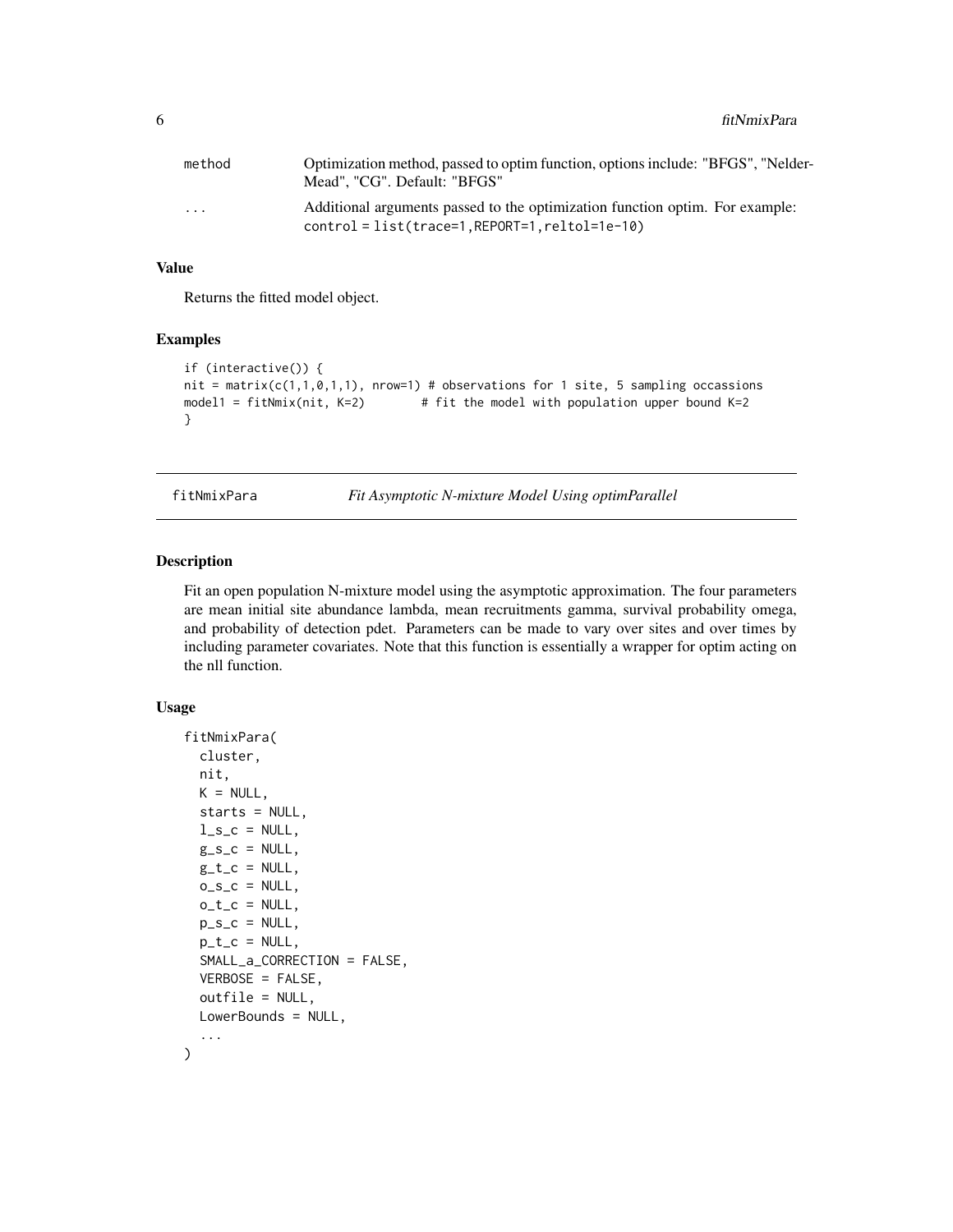### fitNmixPara 7

### Arguments

| cluster                       | cluster object created using makeCluster, for example: c1 <- makeCluster (parallel: : detectCores () -                                                                                                                                                                                                                                                                                                                                                                                                                                                                                              |
|-------------------------------|-----------------------------------------------------------------------------------------------------------------------------------------------------------------------------------------------------------------------------------------------------------------------------------------------------------------------------------------------------------------------------------------------------------------------------------------------------------------------------------------------------------------------------------------------------------------------------------------------------|
| nit                           | Matrix of counts data. Rows represent sites, columns represent sampling occa-<br>sions. Note that if the data is a vector, then it will be converted to a matrix with<br>a single row.                                                                                                                                                                                                                                                                                                                                                                                                              |
| K                             | Upper bound on summations in the likelihood function. K should be chosen<br>large enough that the negative log likelihood function is stable (unchanging as K)<br>increases). If K=NULL, K=5*max(nit) will be used as default. Default: NULL                                                                                                                                                                                                                                                                                                                                                        |
| starts                        | Either NULL for default starting values, or a vector of parameter values: $c(\log(\text{lambda}), \log(\text{gamma}), \log(\text{gamma}))$<br>Note that the parameter vector will need to be longer by one for each param-<br>eter coefficient if covariate values are supplied. The order of coefficients is:<br>$c(lambda, l_s_c, gamma, g_s_c, g_t_c, m_{max, 0.5, c, 0.5, c, 0.5, c, 0.5, c, 0.5, c, 0.5, c, 0.5, c, 0.5, c, 0.5, c, 0.5, c, 0.5, c, 0.5, c, 0.5, c, 0.5, c, 0.5, c, 0.5, c, 0.5, c, 0.5, c, 0.5, c, 0.5, c, 0.5, c, 0.5, c, 0.5, c, 0.5, c, 0.5, c, 0.5, c, 0.5, c, 0.5, c, 0$ |
| $l_s_c$                       | List of lambda site covariates, Default: NULL                                                                                                                                                                                                                                                                                                                                                                                                                                                                                                                                                       |
| $g_s_c$                       | List of gamma site covariates, Default: NULL                                                                                                                                                                                                                                                                                                                                                                                                                                                                                                                                                        |
| $g_t_c$                       | List of gamma time covariates, Default: NULL                                                                                                                                                                                                                                                                                                                                                                                                                                                                                                                                                        |
| $0_S_C$                       | List of omega site covariates, Default: NULL                                                                                                                                                                                                                                                                                                                                                                                                                                                                                                                                                        |
| $o_t_c$                       | List of omega time covariates, Default: NULL                                                                                                                                                                                                                                                                                                                                                                                                                                                                                                                                                        |
| $p_S_c$                       | List of pdet site covariates, Default: NULL                                                                                                                                                                                                                                                                                                                                                                                                                                                                                                                                                         |
| $p_t_c$<br>SMALL_a_CORRECTION | List of pdet time covariates, Default: NULL                                                                                                                                                                                                                                                                                                                                                                                                                                                                                                                                                         |
|                               | If TRUE will apply the small a correction when calculating the transition prob-<br>ability matrix, Default: FALSE                                                                                                                                                                                                                                                                                                                                                                                                                                                                                   |
| <b>VERBOSE</b>                | If TRUE, will print additional information during model fitting, Default: FALSE                                                                                                                                                                                                                                                                                                                                                                                                                                                                                                                     |
| outfile                       | Location of csv file to write/append parameter values, can be used to checkpoint<br>long running model fits. Default: NULL                                                                                                                                                                                                                                                                                                                                                                                                                                                                          |
| LowerBounds                   | Lower bounds to be passed to optimParallel (if NULL, default values will be<br>used), you may need to set this manually if you receive errors such as: "L-<br>BFGS-B needs finite values of 'fn'".                                                                                                                                                                                                                                                                                                                                                                                                  |
| $\cdots$                      | Additional arguments passed to the optimization function optimParallel.                                                                                                                                                                                                                                                                                                                                                                                                                                                                                                                             |
|                               |                                                                                                                                                                                                                                                                                                                                                                                                                                                                                                                                                                                                     |

### Value

Returns the fitted model object.

### Examples

```
if (interactive()) {
cl <- makeCluster(parallel::detectCores()-1) # number of clusters should be 2*p+1 for optimal gains
nit = matrix(c(1,1,0,1,1,2,2), nrow=1) # observations for 1 site, 7 sampling occassions
model1 = fitNmixPara(cl, nit, K=100) # fit the model with population upper bound K=100
parallel::stopCluster(cl)
}
```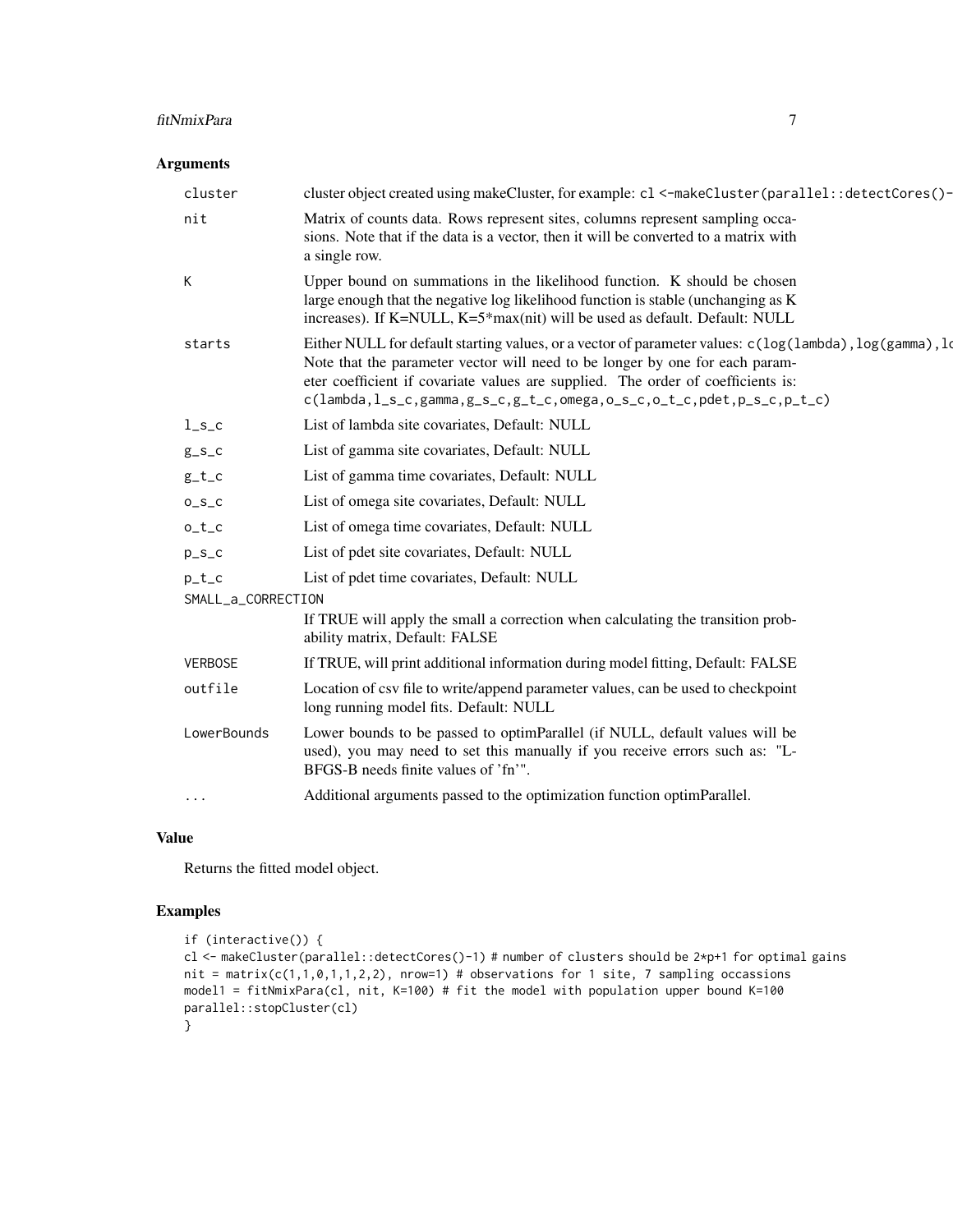<span id="page-7-0"></span>logSubtractExp *FUNCTION\_TITLE*

### Description

FUNCTION\_DESCRIPTION

### Usage

logSubtractExp(x)

### Arguments

x PARAM\_DESCRIPTION

### Details

DETAILS

### Value

OUTPUT\_DESCRIPTION

### Examples

```
## Not run:
if(interactive()){
#EXAMPLE1
 }
```
## End(Not run)

logSumExp *FUNCTION\_TITLE*

### Description

FUNCTION\_DESCRIPTION

### Usage

logSumExp(x)

### Arguments

x PARAM\_DESCRIPTION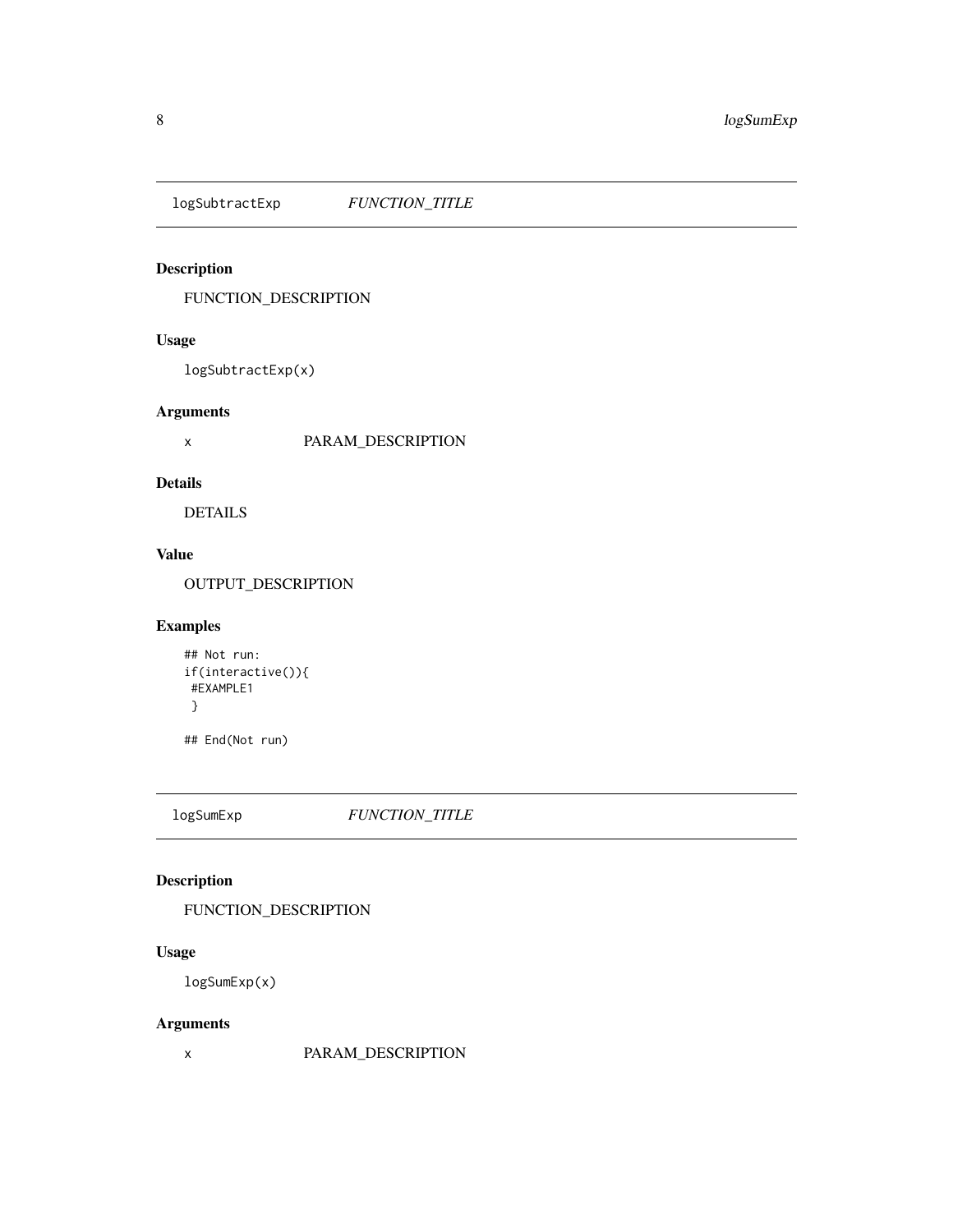<span id="page-8-0"></span>log\_tp\_MAT\_lse 9

### Details

DETAILS

### Value

OUTPUT\_DESCRIPTION

### Examples

```
## Not run:
if(interactive()){
#EXAMPLE1
 }
```
## End(Not run)

log\_tp\_MAT\_lse *FUNCTION\_TITLE*

### Description

FUNCTION\_DESCRIPTION

### Usage

log\_tp\_MAT\_lse(M, omeg, gamm, corrections)

### Arguments

| м           | <b>PARAM DESCRIPTION</b> |
|-------------|--------------------------|
| omeg        | <b>PARAM DESCRIPTION</b> |
| gamm        | PARAM DESCRIPTION        |
| corrections | PARAM DESCRIPTION        |

### Details

DETAILS

### Value

OUTPUT\_DESCRIPTION

### See Also

[foreach](#page-0-0)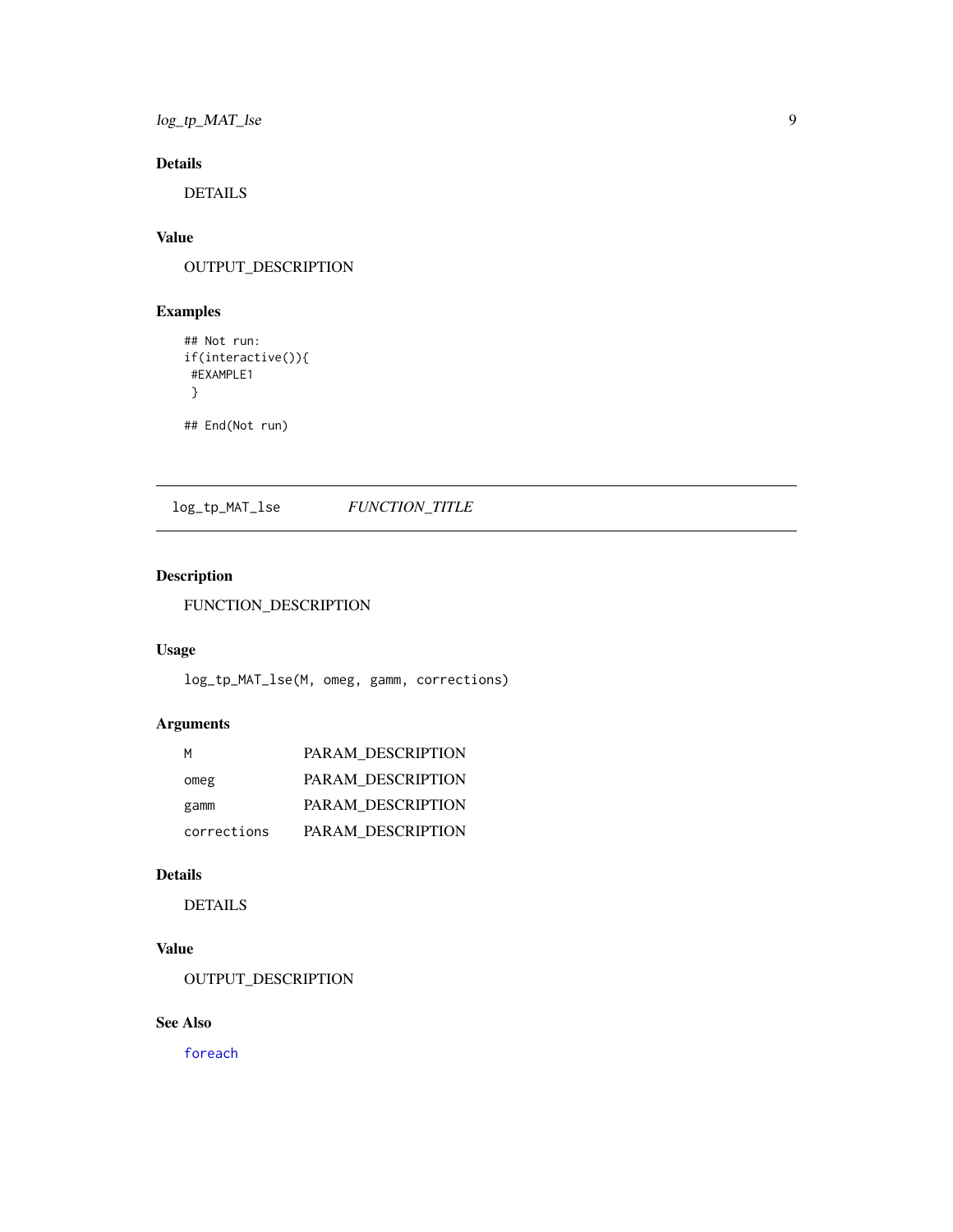### Examples

```
## Not run:
if(interactive()){
#EXAMPLE1
 }
## End(Not run)
```
### nll *Negative Log Likelihood*

### Description

Computes the negative log likelihood function for the open population asymptotic N-mixtures model.

### Usage

```
nll(
  par,
  nit,
  K,
  l<sub>_S_C</sub> = NULL,
  g_{S_C} = NULL,g_t_c = NULL,o_S_c = NULL,o_t_c = NULL,p\_s\_c = NULL,p_t_c = NULL,SMALL_a_CORRECTION = FALSE,
  VERBOSE = FALSE,
  outfile = NULL
\overline{\phantom{0}}
```
### Arguments

| par   | Vector of parameter values: c(log(lambda), log(gamma), logit(omega), logit(pdet)).<br>Note that the parameter vector will need to be longer if covariate values are sup-<br>plied.     |
|-------|----------------------------------------------------------------------------------------------------------------------------------------------------------------------------------------|
| nit   | Matrix of counts data. Rows represent sites, columns represent sampling occa-<br>sions. Note that if the data is a vector, then it will be converted to a matrix with<br>a single row. |
| К     | Upper bound on summations in the likelihood function. K should be chosen<br>large enough that the negative log likelihood function is stable (unchanging as<br>K increases).           |
| $l_s$ | List of lambda site covariates, Default: NULL                                                                                                                                          |

<span id="page-9-0"></span> $10$  nll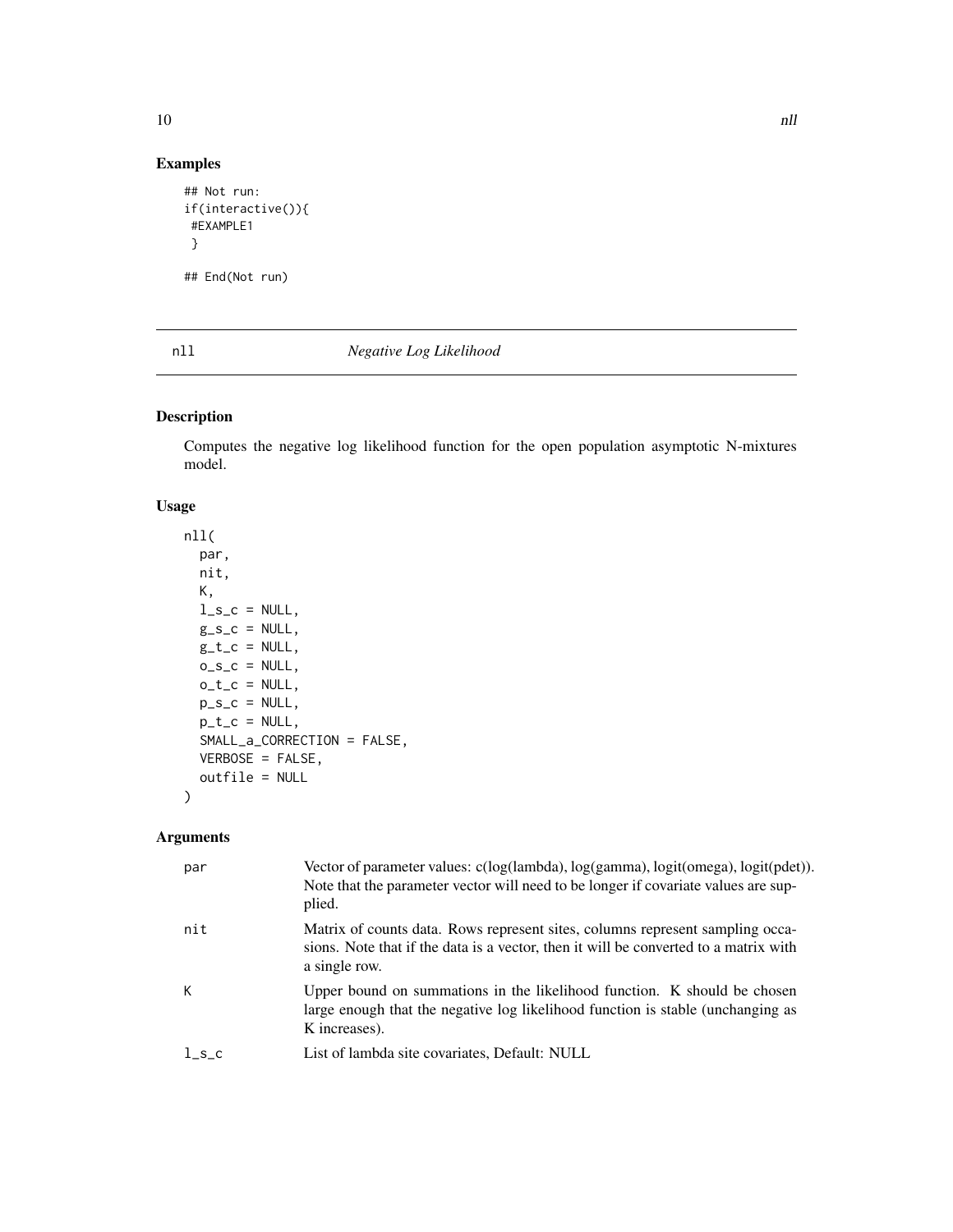<span id="page-10-0"></span>

| $g_S_c$            | List of gamma site covariates, Default: NULL                                                                      |
|--------------------|-------------------------------------------------------------------------------------------------------------------|
| $g_t_c$            | List of gamma time covariates, Default: NULL                                                                      |
| $0_S_C$            | List of omega site covariates, Default: NULL                                                                      |
| $0_t$              | List of omega time covariates, Default: NULL                                                                      |
| $p_S_c$            | List of pdet site covariates, Default: NULL                                                                       |
| $p_t c$            | List of pdet time covariates, Default: NULL                                                                       |
| SMALL_a_CORRECTION |                                                                                                                   |
|                    | If TRUE will apply the small a correction when calculating the transition prob-<br>ability matrix, Default: FALSE |
| <b>VERBOSE</b>     | If TRUE, will print additional information, Default: FALSE                                                        |
| outfile            | Location of csv file to write/append parameter values, Default: NULL                                              |
|                    |                                                                                                                   |

### Details

DETAILS

### Value

Returns the negative log likelihood function evaluated at par.

### Examples

```
if (interactive()) {
nit = matrix(c(1,1,0,1,1), nrow=1) # observations for 1 site, 5 sampling occassions
par = c(1,1,1,0) # parameter values at which to calculate the negative log likelihood (nll)
nll(par, nit, K=10) # nll with K=10
nll(par, nit, K=10, SMALL_a_CORRECTION=TRUE) # nll with small a correction
}
```
### Pab  $FUNCTION\_TITLE$

### Description

FUNCTION\_DESCRIPTION

### Usage

Pab(a, b, omega, gamma)

### Arguments

| a            | PARAM DESCRIPTION |
|--------------|-------------------|
| <sub>b</sub> | PARAM DESCRIPTION |
| omega        | PARAM DESCRIPTION |
| gamma        | PARAM DESCRIPTION |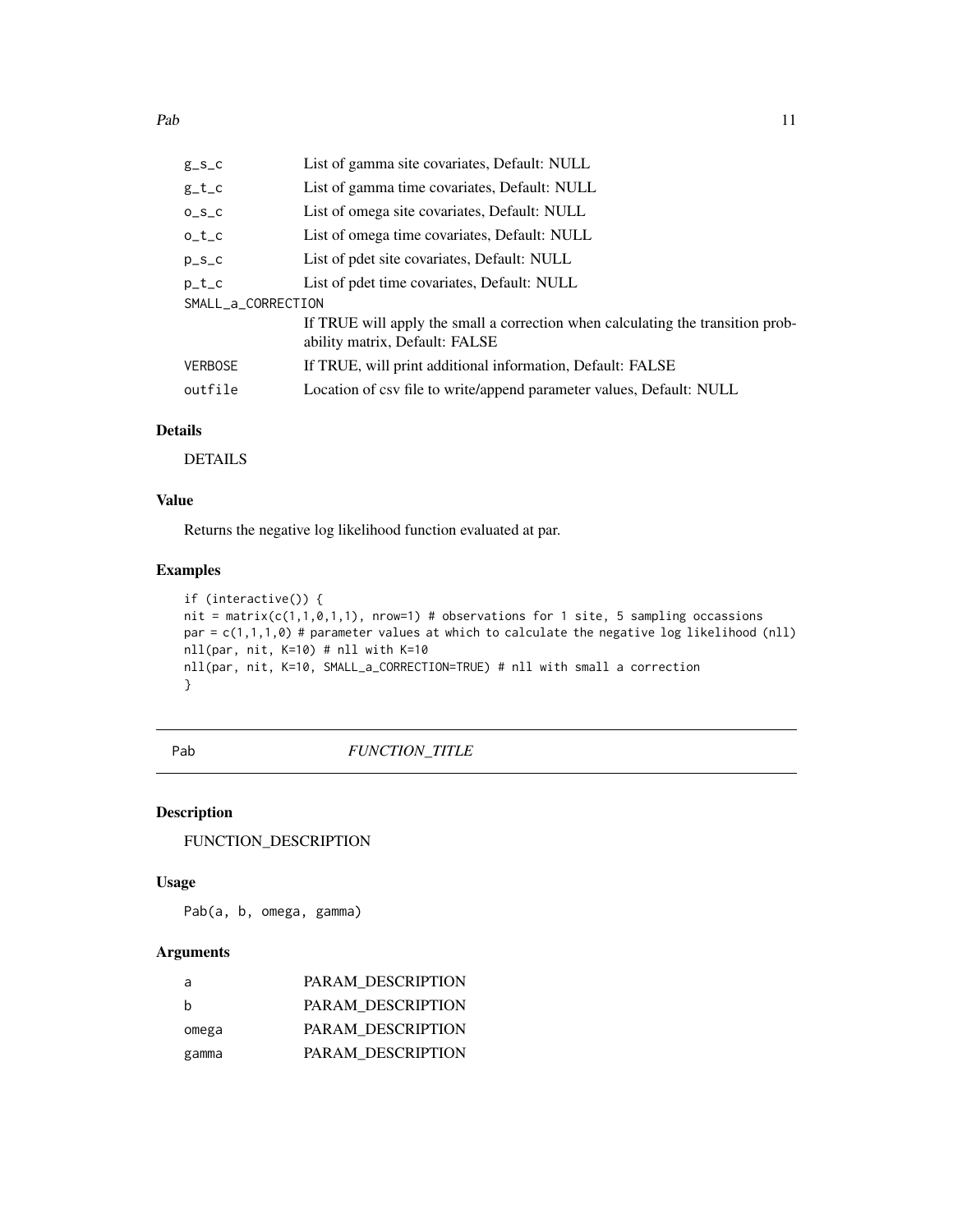### Details

DETAILS

### Value

OUTPUT\_DESCRIPTION

### Examples

```
## Not run:
if(interactive()){
 #EXAMPLE1
 }
```
## End(Not run)

Pab\_asymptotic *FUNCTION\_TITLE*

### Description

FUNCTION\_DESCRIPTION

### Usage

Pab\_asymptotic(a, b, omega, gamma, corrections = FALSE)

### Arguments

| a           | PARAM DESCRIPTION                 |
|-------------|-----------------------------------|
|             | PARAM DESCRIPTION                 |
| omega       | PARAM DESCRIPTION                 |
| gamma       | PARAM DESCRIPTION                 |
| corrections | PARAM DESCRIPTION, Default: FALSE |

### Details

DETAILS

### Value

OUTPUT\_DESCRIPTION

<span id="page-11-0"></span>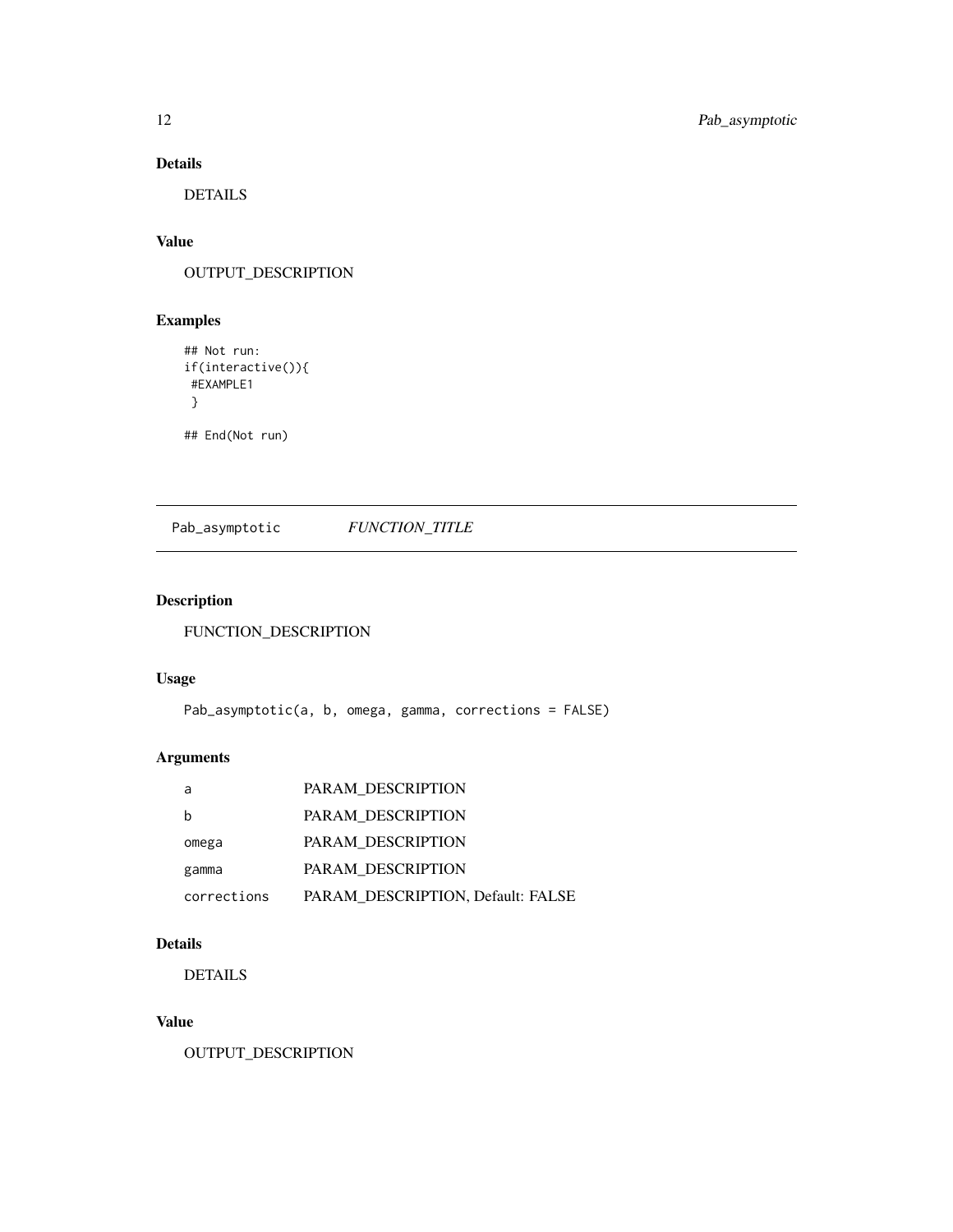### <span id="page-12-0"></span>Pab\_gamma 13

### Examples

```
## Not run:
if(interactive()){
#EXAMPLE1
 }
```
## End(Not run)

### Pab\_gamma  $FUNCTION\_TITLE$

### Description

FUNCTION\_DESCRIPTION

### Usage

Pab\_gamma(a, b, gamma)

### Arguments

| a     | PARAM DESCRIPTION |
|-------|-------------------|
| h     | PARAM DESCRIPTION |
| gamma | PARAM DESCRIPTION |

### Details

DETAILS

### Value

OUTPUT\_DESCRIPTION

### Examples

```
## Not run:
if(interactive()){
#EXAMPLE1
}
## End(Not run)
```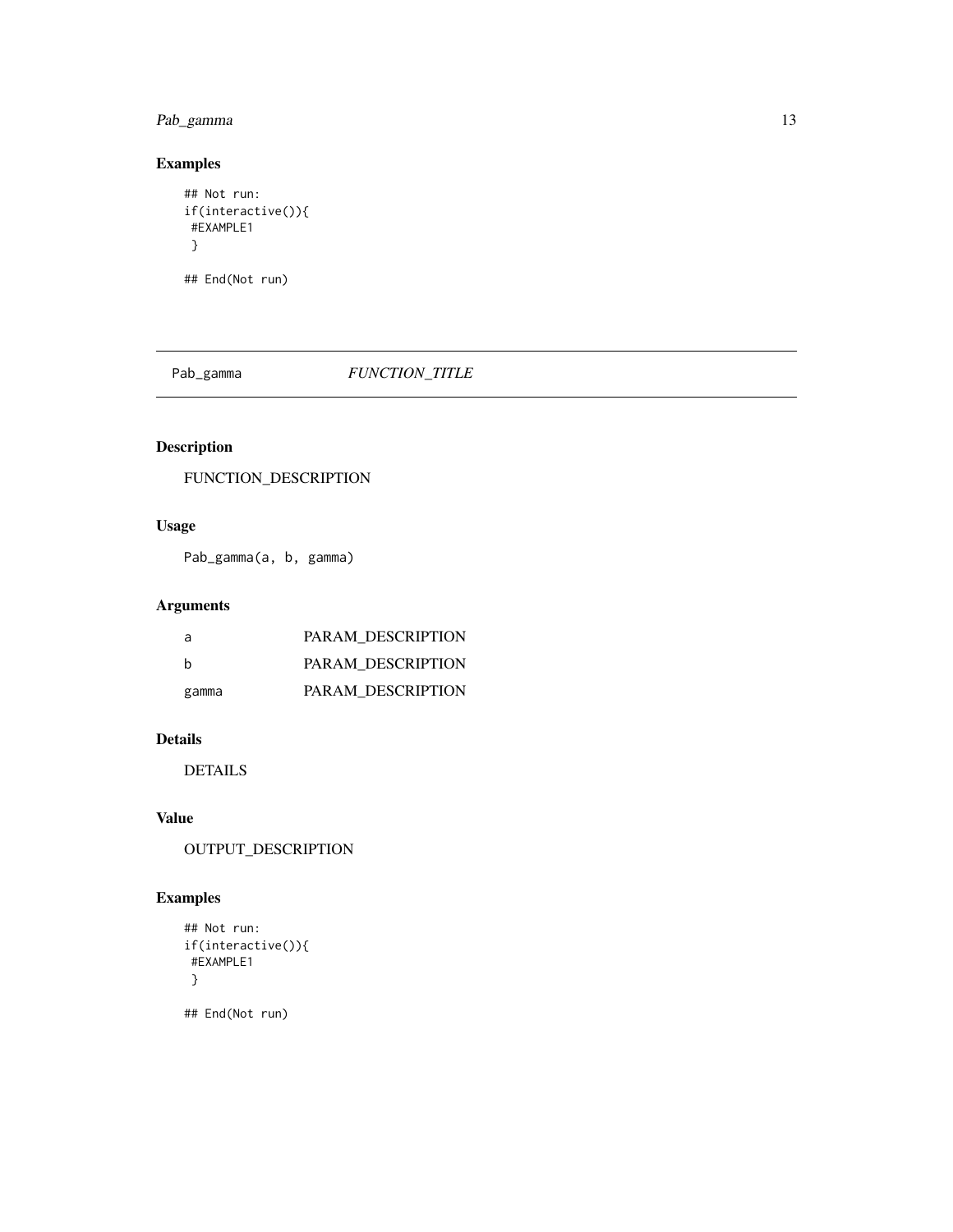<span id="page-13-0"></span>

### Description

FUNCTION\_DESCRIPTION

### Usage

Pab\_omega(a, b, omega)

### Arguments

| a     | PARAM DESCRIPTION |
|-------|-------------------|
| h     | PARAM DESCRIPTION |
| omega | PARAM DESCRIPTION |

### Details

DETAILS

### Value

OUTPUT\_DESCRIPTION

### Examples

```
## Not run:
if(interactive()){
#EXAMPLE1
}
## End(Not run)
```
pCountOpenFFT *Fit FFT N-mixture Model*

### Description

Fit an open population N-mixture model using the FFT method of computing the Transition Probability matrix. The four parameters are mean initial site abundance lambda, mean recruitments gamma, survival probability omega, and probability of detection pdet. Parameters can be made to vary over sites and over times by including parameter covariates. Note that this function is essentially a wrapper for optim acting on the nll\_FFT function.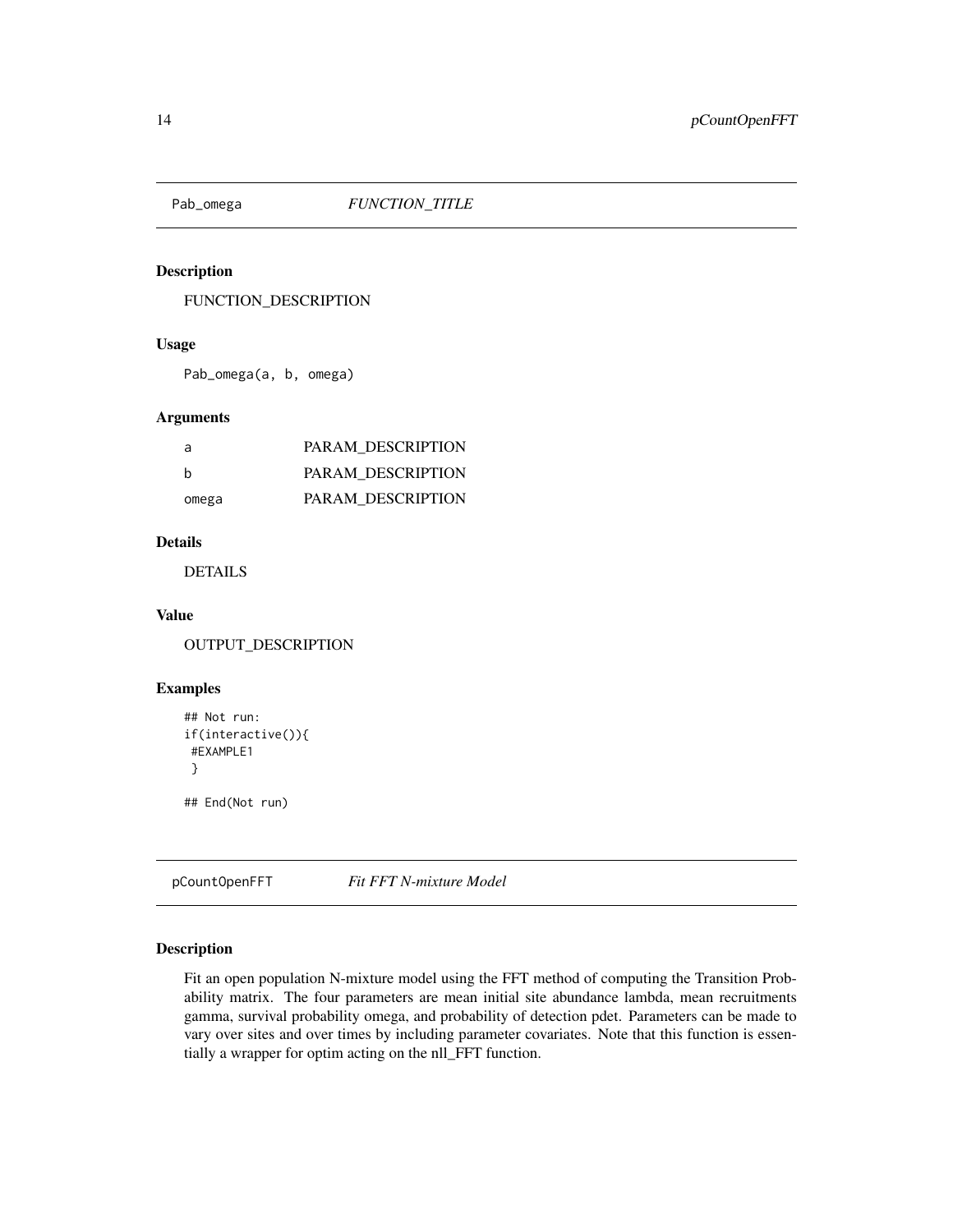### pCountOpenFFT 15

### Usage

```
pCountOpenFFT(
  nit,
  K = NULL,starts = NULL,
  l_s_c = NULL,g_{-}s_{-}c = NULL,g_t_c = NUL,
  o_S_c = NULL,o_t_c = NULL,p_s_c = NULL,p_t_c = NULL,VERBOSE = FALSE,
  outfile = NULL,
 method = "BFGS",...
\mathcal{L}
```
### Arguments

| nit            | Matrix of counts data. Rows represent sites, columns represent sampling occa-<br>sions. Note that if the data is a vector, then it will be converted to a matrix with<br>a single row.                                                                                                                                                                                                                                  |
|----------------|-------------------------------------------------------------------------------------------------------------------------------------------------------------------------------------------------------------------------------------------------------------------------------------------------------------------------------------------------------------------------------------------------------------------------|
| K              | Upper bound on summations in the likelihood function. K should be chosen<br>large enough that the negative log likelihood function is stable (unchanging as K)<br>increases). If K=NULL, K=5*max(nit) will be used as default. Default: NULL                                                                                                                                                                            |
| starts         | Either NULL for default starting values, or a vector of parameter values: $c(\log(\text{lambda})$ , $\log(\text{gamma})$ , $\log(\text{gamma})$<br>Note that the parameter vector will need to be longer by one for each param-<br>eter coefficient if covariate values are supplied. The order of coefficients is:<br>$c(lambda, l_s_c, gamma, g_s_c, g_t_c, c, \text{ones}, o_s_c, o_t_c, \text{plot}, p_s_c, p_t_c)$ |
| $l_s_c$        | List of lambda site covariates, Default: NULL                                                                                                                                                                                                                                                                                                                                                                           |
| $g_s_c$        | List of gamma site covariates, Default: NULL                                                                                                                                                                                                                                                                                                                                                                            |
| $g_t_c$        | List of gamma time covariates, Default: NULL                                                                                                                                                                                                                                                                                                                                                                            |
| $0_S_C$        | List of omega site covariates, Default: NULL                                                                                                                                                                                                                                                                                                                                                                            |
| $o_t_c$        | List of omega time covariates, Default: NULL                                                                                                                                                                                                                                                                                                                                                                            |
| $p_S_c$        | List of pdet site covariates, Default: NULL                                                                                                                                                                                                                                                                                                                                                                             |
| $p_t_c$        | List of pdet time covariates, Default: NULL                                                                                                                                                                                                                                                                                                                                                                             |
| <b>VERBOSE</b> | If TRUE, will print additional information during model fitting, Default: FALSE                                                                                                                                                                                                                                                                                                                                         |
| outfile        | Location of csv file to write/append parameter values, can be used to checkpoint<br>long running model fits. Default: NULL (no csv file created).                                                                                                                                                                                                                                                                       |
| method         | Optimization method, passed to optim function, options include: "BFGS", "Nelder-<br>Mead", "CG". Default: "BFGS"                                                                                                                                                                                                                                                                                                        |
| $\cdots$       | Additional arguments passed to the optimization function optim. For example:<br>control = list(trace=1, REPORT=1, reltol=1e-10)                                                                                                                                                                                                                                                                                         |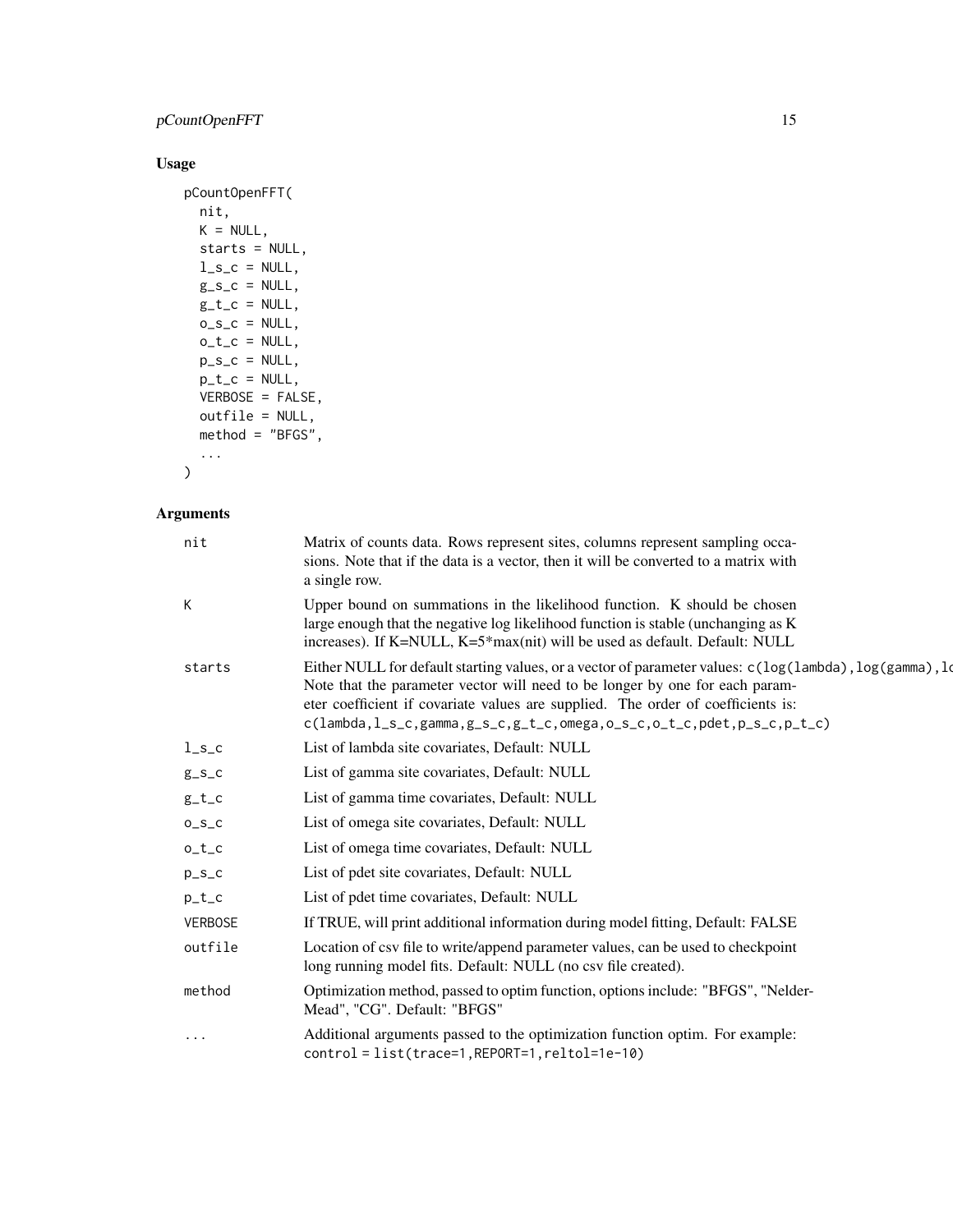### Value

Returns the fitted model object.

### Examples

}

```
if (interactive()) {
# No Covariates
nit = matrix(c(1,1,0,2,3), nrow=1) # observations for 1 site, 5 sampling occassions
model1 = pCountOpenFFT(nit, K=10) # fit the model with population upper bound K=10
# Site Covariates
o_s_c = list(cov1=c(0,0,1)) # omega site covariates, cov1 is categorical
nit = matrix(c(1, 1, 0, 2, 3,1,0,1,3,2,
               4,1,3,2,0), nrow=3, byrow=T) # 3 sites, 5 sampling occassions
model2 = pCountOpenFFT(nit, K=20, o_s_c=o_s_c) # fit the model with population upper bound K=20
# Time Covariates
g_t_c = 1ist(temp=c(0.5,0.3,0.6,0.7,NA)) # transition covariates: only first T-1=4 values used
model3 = pCountOpenFFT(nit, K=10, g_t_c = g_t) # fit the model with population upper bound K=10
```